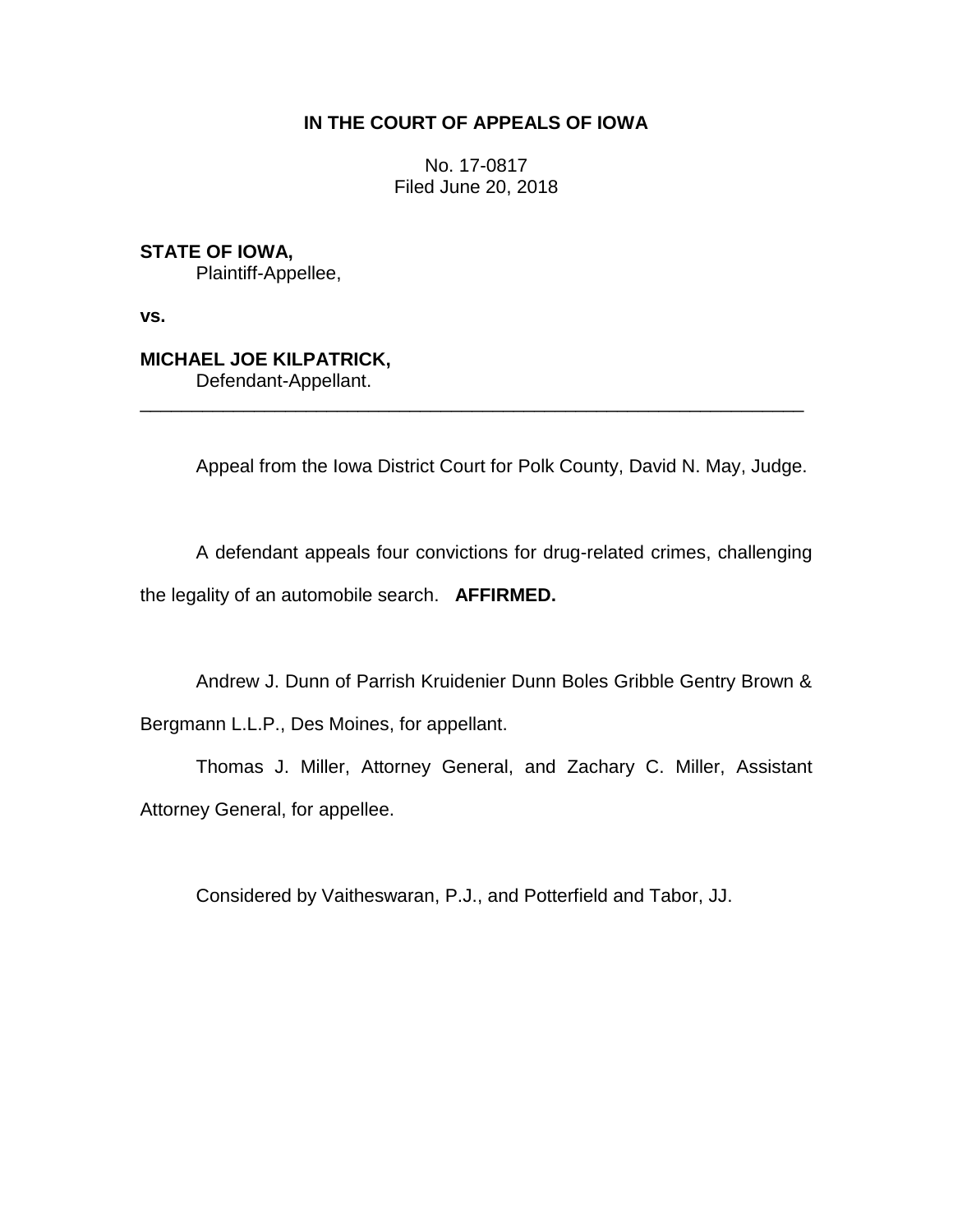### **TABOR, Judge.**

Des Moines police stopped Michael Kilpatrick as he drove a car registered to his brother, who had an outstanding arrest warrant. During the investigatory stop, an officer frisked Kilpatrick and removed heroin from his pocket. Another officer found a backseat passenger in possession of drug paraphernalia. A subsequent search of the car's glove box unearthed methamphetamine and cocaine—leading to Kilpatrick's convictions on four drug-related felonies. Kilpatrick appeals, challenging the extension of the stop after its initial purpose was resolved, questioning the State's reliance on the "plain-feel" exception to the warrant requirement, and arguing the glove-box search was not justified under the search-incident-to-arrest or automobile exceptions.

Because police had not determined the identity of the car's occupants before the pat downs, the officers did not unduly prolong the stop. The police legally seized contraband from Kilpatrick based on the plain-feel doctrine. The driver's possession of heroin and the passenger's possession of drug paraphernalia provided probable cause to search the car. Accordingly, we affirm.

#### **I. Facts and Prior Proceedings**

One night in June 2016, Michael Kilpatrick borrowed the Pontiac Bonneville registered to his brother, James Kilpatrick, who was wanted for violating his parole. On routine patrol, a pair of Des Moines police officers ran the Pontiac's plates, discovered an active warrant for the registered owner's arrest, and signaled for the driver to pull over. As the Pontiac came to a stop, Officer Steven Bjurstrom saw the driver reach toward the center console and passenger side of the car. The movements concerned the officer—"[p]eople typically will hide weapons or retrieve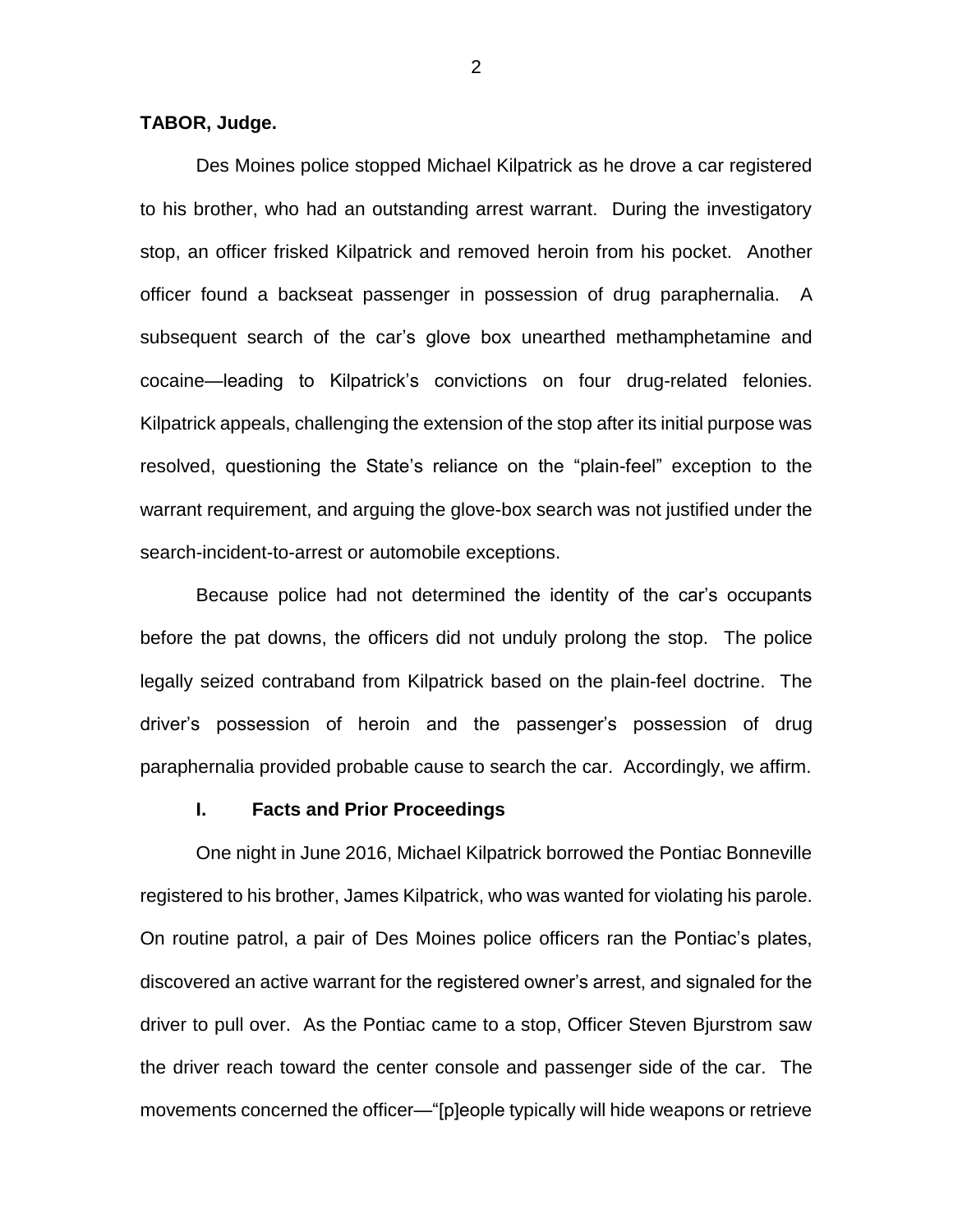weapons to attack or plan to attack or try to hide things, illegal substances, or things they don't want to be found."

Both officers approached the Pontiac; Officer Bjurstrom spoke with the driver while Officer Ryan Neumann stood at the rear window on the passenger side. Officer Bjurstrom asked Kilpatrick to "hop out" of the car and then checked his driver's license, which identified him as Michael, not James. Kilpatrick also told the officer that the backseat passenger, Tyler Jennings, was not the car's registered owner. Officer Bjurstrom moved Kilpatrick to the rear of the Pontiac where the officer patted him down. The officer found no weapons, but detected a "crackle" that he believed to be consistent with drug packaging, and pulled a small knotted baggie holding heroin from Kilpatrick's cargo-pants pocket.

Meanwhile Officer Neumann identified Nicole Kilpatrick as the female passenger in front seat. As Officer Bjurstrom patted down the driver, Officer Neumann noticed Jennings was sitting on a syringe. The officer said he "initially observed [the syringe] between [Jennings's] legs" and recovered it from the seat after the passenger was removed from the car. Officer Neumann found another syringe and a metal spoon with white residue in Jennings's pants pockets.

All three occupants sat on the curb while police searched the Pontiac. Officer Bjurstrom unlocked the glove box with the ignition key and found two types of illicit drugs inside a black zippered pouch. According to a report from the Iowa Division of Criminal Investigation, the pouch held 44.5 grams of methamphetamine and 5.1 grams of cocaine salt. Michael Kilpatrick can be heard on the police dashcam video admitting the drugs belonged to him.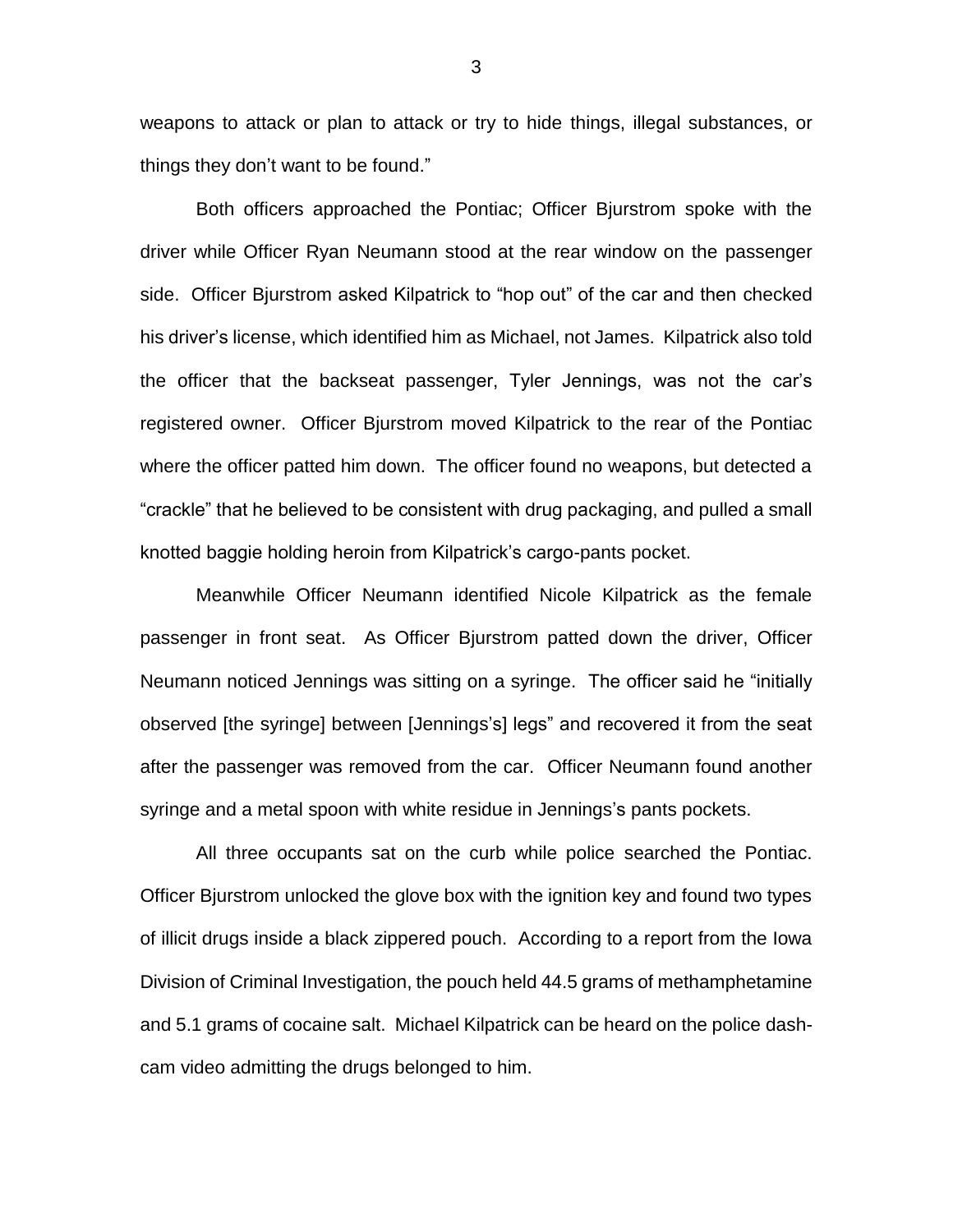In a four-count trial information, the State charged Kilpatrick with (1) possession of methamphetamine, in excess of five grams, with intent to deliver, a class "B" felony, in violation of Iowa Code section 124.401(1)(b)(7) (2016) as a second or subsequent offense; (2) failure to affix a tax stamp to those drugs, a class "D" felony, in violation of sections 453B.3 and 453B.12; (3) possession of cocaine with intent to deliver, a class "C" felony, in violation of section 124.401(1)(c)(2)(b) and (d), as a second or subsequent offense; and (4) possession of heroin, a class "D" felony, as a second or subsequent offense.

Kilpatrick moved to suppress the drugs. His series of motions did not contest the basis for the traffic stop but raised multi-tiered challenges to the police conduct after the occupants told officers that registered owner James Kilpatrick was not present. The district court refused to suppress the evidence. Kilpatrick waived his right to a jury and agreed to a bench trial on the stipulated minutes of evidence. The district court found Kilpatrick guilty on all four counts and sentenced him to an indeterminate thirty-five-year prison term with a mandatory minimum of one-third before parole eligibility. Kilpatrick now appeals, renewing his objections to the search under both the federal and state constitutions.

#### **II. Scope and Standard of Review**

Because Kilpatrick is challenging the denial of his motion to suppress based on an alleged violation of his state and federal constitutional rights, we consider the case de novo. *See State v. Storm*, 898 N.W.2d 140, 144 (Iowa 2017). De novo review means looking at the entire record and forming "an independent evaluation of the totality of the circumstances." *Id.* (quoting *State v. Brown*, 890 N.W.2d 315, 321 (Iowa 2017)). We defer to the district court's fact findings,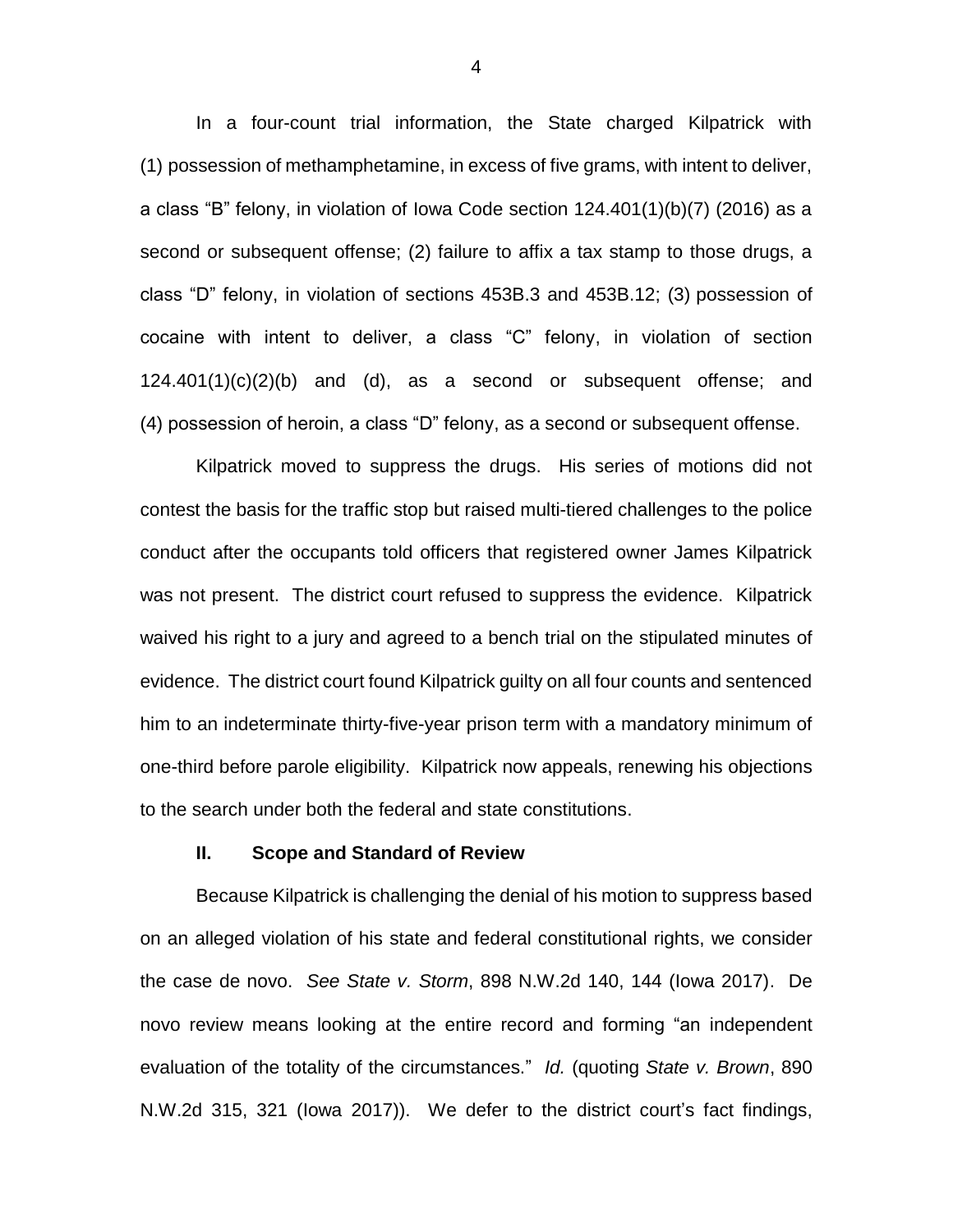especially its assessment of witness credibility, but we are not bound by those findings. *Id.*

## **III. Analysis of Search Issues**

Kilpatrick advances a series of cascading complaints concerning the officers' actions after the investigatory stop. We will address each instance of police conduct in the order it occurred—beginning with the extension of the traffic stop, continuing through the pat down searches of Kilpatrick and Jennings, and concluding with the search of the locked glove box.

*Prolonging a valid traffic stop.* Both the Fourth Amendment of the United States Constitution and article I, section 8 of the Iowa Constitution require a traffic stop to be supported by probable cause or reasonable suspicion. *See State v. Tyler*, 830 N.W.2d 288, 292 (Iowa 2013). Here, the Des Moines patrol officers had reasonable suspicion to stop the Pontiac to investigate whether the driver was registered owner James Kilpatrick, who was flagged by their computer system as having a pending arrest warrant. *See State v. Coleman*, 890 N.W.2d 284, 288 (Iowa 2017) (acknowledging no dispute officer initially had sufficient reasonable suspicion under both constitutions to initiate a traffic stop where registered owner had a suspended driver's license); *State v. Vance*, 790 N.W.2d 775, 781 (Iowa 2010) (upholding stop where officer was unaware of any circumstances indicating registered owner was not driver).

But a seizure arising from a traffic violation sanctions the police to investigate only "that violation." *See Rodriguez v. United States*, 135 S. Ct. 1609, 1614 (2015). Such a seizure is more akin to a *Terry* stop than a formal arrest. *See Knowles v. Iowa*, 525 U.S. 113, 117 (1998) (citing *Berkemer v.*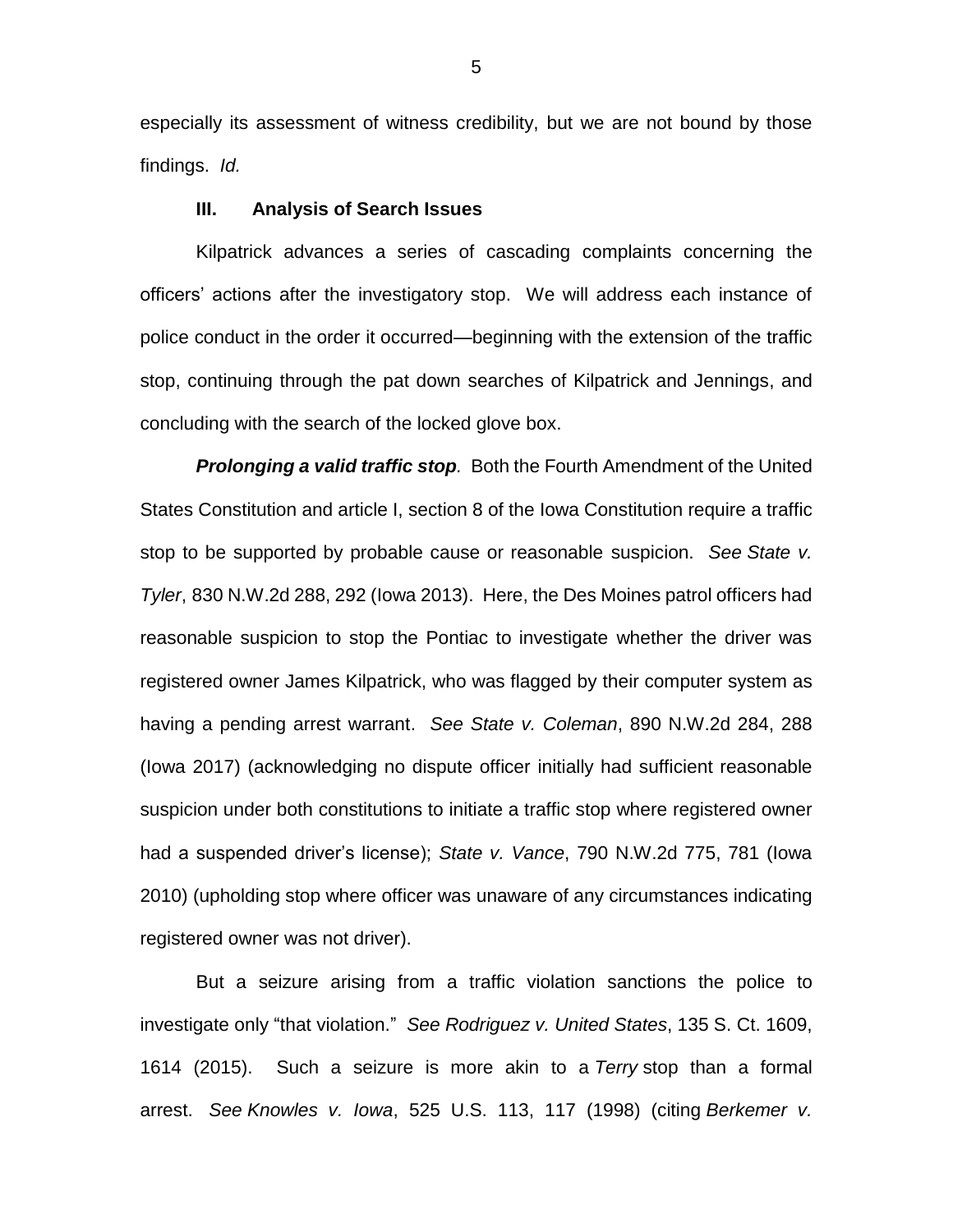*McCarty*, 468 U.S. 420, 439 (1984) (citing *Terry v. Ohio*, 392 U.S. 1 (1968))). An officer "may conduct certain unrelated [license and warrant] checks during an otherwise lawful traffic stop" but "may not do so in a way that prolongs the stop" without the reasonable suspicion required to detain an individual. *In re Pardee*, 872 N.W.2d 384, 393 (Iowa 2015) (quoting *Rodriguez*, 135 S.Ct. at 1615).

When the stop is aimed at investigating the registered owner of the vehicle and an officer immediately determines the driver is not the registered owner, the officer cannot detain the driver for any additional inquires. *See Coleman*, 890 N.W.2d at 301(holding article I, section 8 required officer to allow male driver to go on his way "without further ado" when the stop was premised on the fact female owner had a suspended driver's license). Kilpatrick contends *Coleman* governs his case and, once Officer Bjurstrom saw from his license that he was not James, no basis existed for extending the stop and conducting the pat down.

Contrary to Kilpatrick's contention, *Coleman* did not dictate a quick retreat by the officers here. *Coleman* only applies if outward attributes make it obvious that the gender, race, or age of the driver or other occupants of the stopped vehicle do not match the identity of the registered owner, who is the focus of the investigation. *See id*. at 288 (noting parties did not dispute that once officer "determined driver was a male, the reasonable suspicion that triggered the stop was no longer present"). The Des Moines police had not yet resolved the identity of the male occupants of the Pontiac when the officers conducted their pat downs. The officers could reasonably infer James Kilpatrick would be the driver or passenger in his own car. *See Vance*, 790 N.W.2d at 781. Michael Kilpatrick and Jennings, both young white men, generally matched the description of James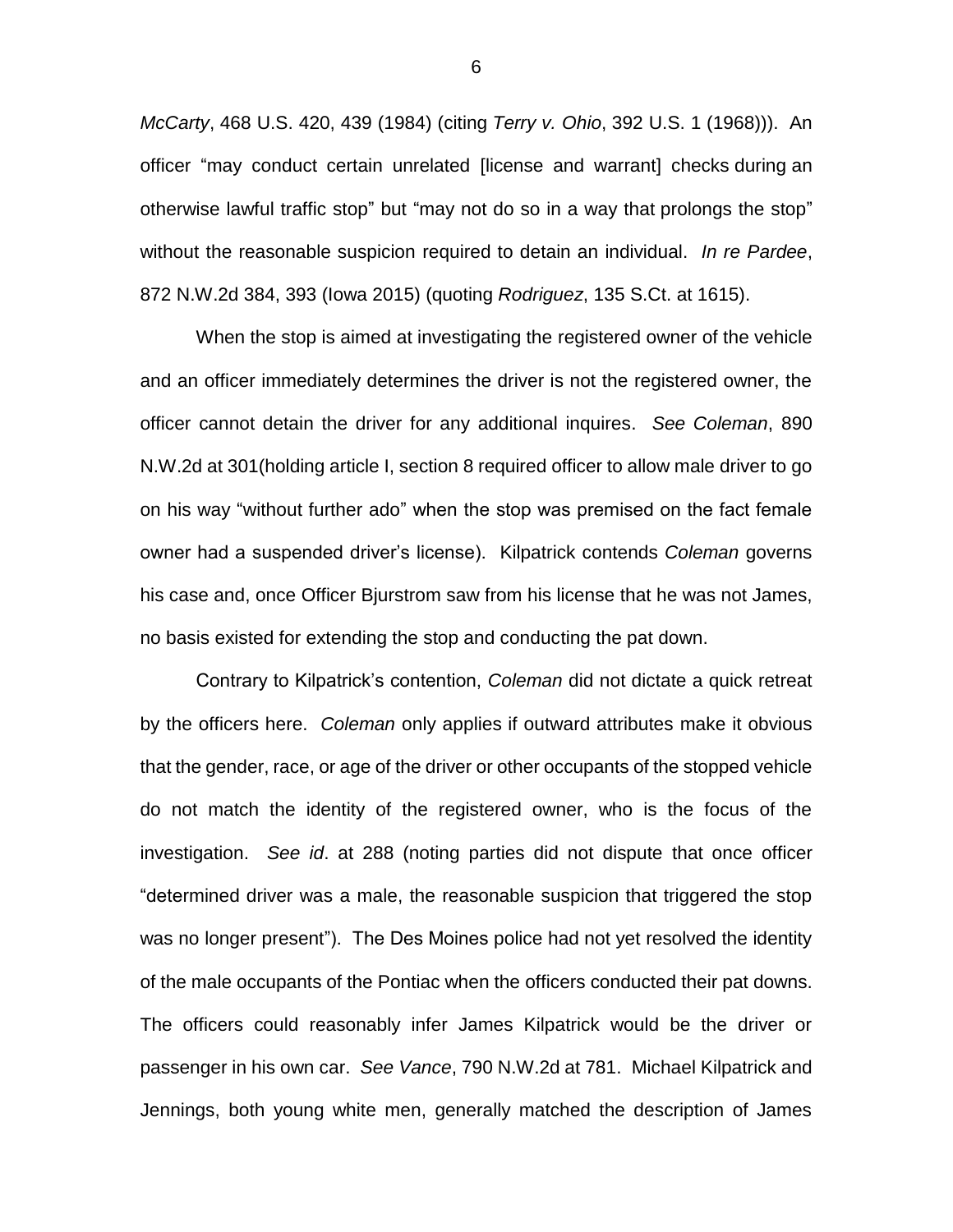Kilpatrick in the computer database. In the officers' experience, suspects are not always truthful about their identities. Under these circumstances, the officers were entitled to extend the stop long enough to resolve any ambiguity concerning the occupants' identities. We find no violation under the Fourth Amendment or article I, section 8.

*Pat downs and plain feel.* Kilpatrick next argues Officer Bjurstrom "improperly reached into [his] pocket and pulled out a very small baggie of heroin" after patting him down and finding no weapons. At the suppression hearing, Bjurstrom testified he was checking Kilpatrick's waistband and pockets for weapons by brushing his hand over the top when he "felt what was consistent hear it like it was a crackle and consistent with drug packaging, or plastic wrapping, in his coin pocket." The officer "presumed" the item to be "plastic wrapped around a powdered, compressed substance" and found "a small knotted plastic" containing .24 grams of heroin. On appeal, Kilpatrick questions the credibility of the officer's account of hearing a "crackle" when the street was "humming" during the traffic stop.

Officers may seize contraband without a warrant following a *Terry* search for weapons if the object's "contour or mass makes its identity immediately apparent." *Minnesota v. Dickerson*, 508 U.S. 366, 375–76 (1993) (recognizing a "plain-feel" exception to the warrant requirement). Here, the district court credited Officer Bjurstrom's testimony that the "physical sensation" of the item in Kilpatrick's pocket provided probable cause to believe it was narcotics. Deferring to the district court's credibility finding, we find the seizure of the heroin fell under the plain-feel doctrine. *See State v. Harriman*, 737 N.W.2d 318, 320–21 (Iowa Ct. App. 2007)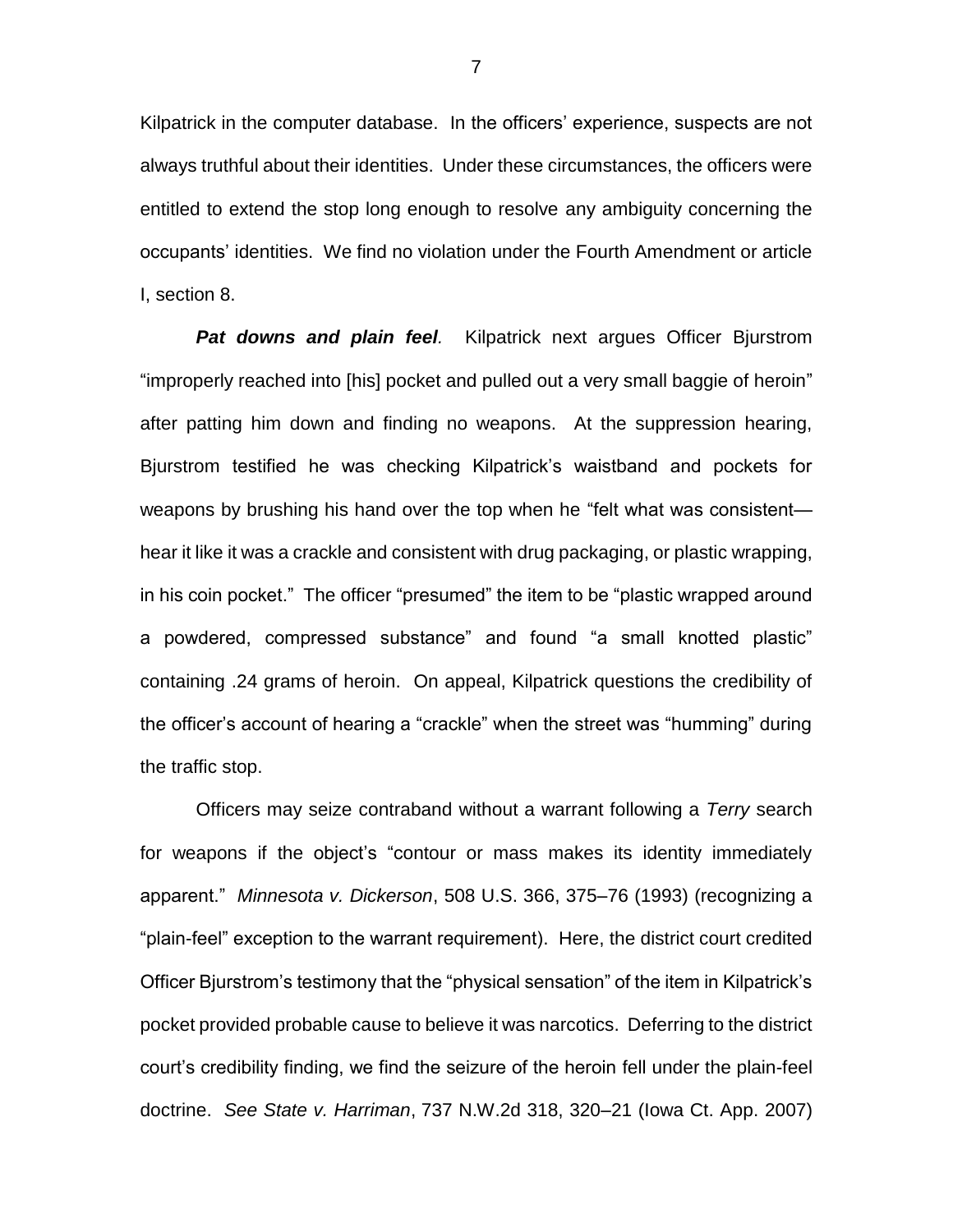(finding because officer was convinced item was contraband without manipulating it, item was properly discovered under plain-feel exception to warrant requirement); *see also State v. Carey*, No. 12-0230, 2014 WL 3928873, at \*6 (Iowa Ct. App. Aug. 13, 2014) (upholding search where officer testified to "very distinct feel" of knotted baggie of marijuana).

But even if Officer Bjurstrom's seizure of the heroin from Kilpatrick's pocket exceeded the bounds of the plain-feel exception, Officer Neumann's nearly simultaneous sighting of drug paraphernalia near passenger Jennings in the backseat provided independent probable cause to believe additional narcotics could be located in the Pontiac. Officer Neumann testified Jennings was trying to hide a syringe by sitting on it before the officer ordered him out of the car.<sup>1</sup> During a pat down of Jennings, the officer discovered a second syringe and a metal spoon bearing drug residue. Officer Neumann recognized these items as instruments for ingesting illegal drugs.

The heroin found in the driver's pocket and the drug paraphernalia appearing in plain view on the backseat—considered separately or in combination—provided probable cause to search the glove box. *See State v. Edgington*, 487 N.W.2d 675, 678 (Iowa 1992) (explaining probable cause for vehicle search can be established by officers' discovery of other contraband). $2$ 

 $\overline{a}$ 

 $1$  On appeal, Kilpatrick questions the credibility of the police testimony concerning the syringe, purportedly in plain view, asserting "[i]f there *were* a syringe as Neumann claimed, sitting on the back seat, there would have been a law enforcement photo evidencing its location." The district court made a factual finding that the officer saw Jennings "seated on a syringe." We give weight to that factual finding.

 $2$  Kilpatrick contends no probable cause existed for the vehicle search because Officer Bjurstrom testified he had decided before finding the heroin that he would search based on the driver's "furtive movements" when pulled over and "the needle observed inside the vehicle." Because we assess a police officer's conduct based on an objective standard,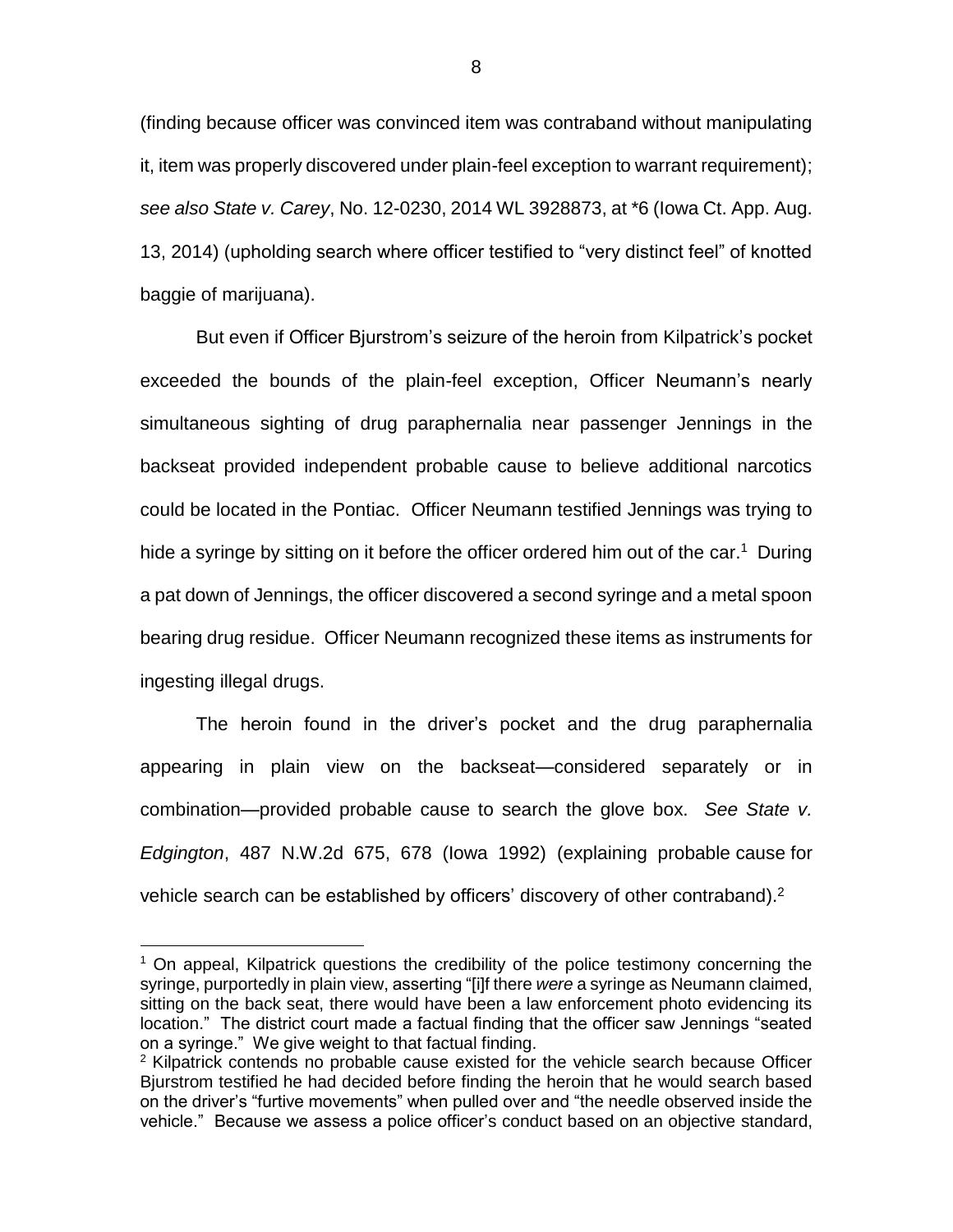*Automobile search***.** As a last point, Kilpatrick insists that after finding the heroin and drug paraphernalia, the officers had plenty of time to apply for a warrant to search the Pontiac. Kilpatrick attacks the police intrusion into the locked glove box, asserting it was not justified by the warrant exceptions for a search incident to arrest under *State v. Gaskins*, 866 N.W.2d 1 (Iowa 2015), or based on the mobility of the automobile under *State v. Storm*, 898 N.W.2d 140 (Iowa 2017). Kilpatrick contends, "[T]he State was required to obtain a warrant before searching the vehicle, the locked glove box, and the black zipper pouch."

The State counters that "this is not a search incident to arrest case." Rather, the State's theory both in the trial court and on appeal is that the police acted under the automobile exception in entering the glove box. *See United States v. Ross*, 456 U.S. 798, 816, 823 (1982) (holding "the exigencies that allow the police to search the entire automobile without a warrant support the warrantless search of every container found therein" (quoting *Robbins v. California*, 453 U.S. 420, 435 (1981) (Powell, J., concurring))).

Recently faced with a challenge to the continuing viability of the automobile exception under the state constitution, our supreme court reiterated, "The inherent mobility of motor vehicles satisfies the exigent-circumstances requirement." *Storm*, 898 N.W.2d at 145 (citing *State v. Holderness*, 301 N.W.2d 733, 737 (Iowa 1981)). Because the *Storm* majority elected "to retain the automobile exception, consistent with our precedent, federal caselaw,[3] and the overwhelming majority

 $\overline{a}$ 

we are not bound by the officer's subjective view of probable cause. *See State v. Hoskins*, 711 N.W.2d 720, 726 (Iowa 2006).

<sup>&</sup>lt;sup>3</sup> Under the Fourth Amendment, the United States Supreme Court has upheld automobile searches where an officer has probable cause but no warrant because of the "ready